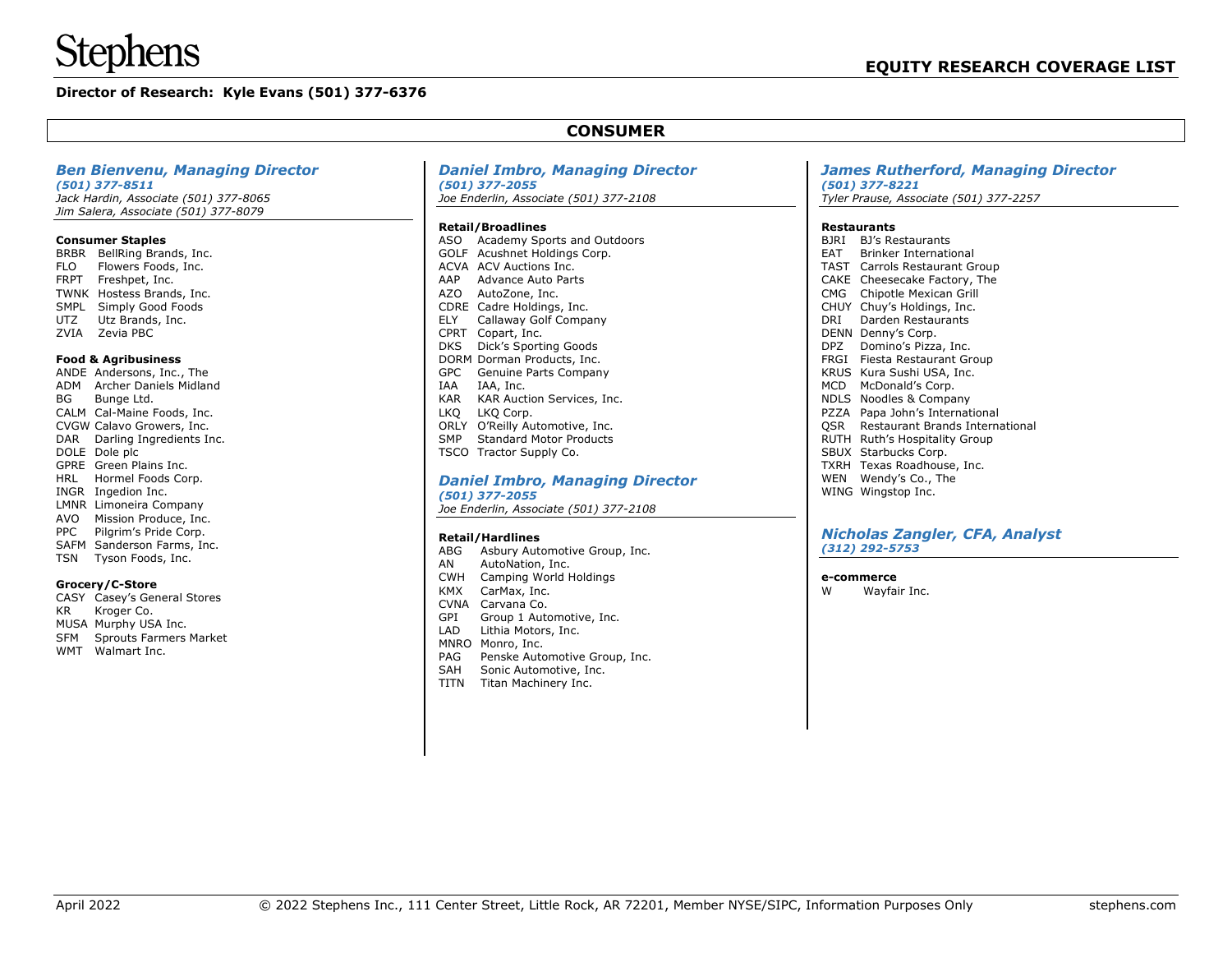# **Director of Research: Kyle Evans (501) 377-6376**

# **FINANCIAL SERVICES**

#### *Matt Breese, Managing Director (401) 658-1114*

#### **Banks-East Coast/Northeast**

| CAC         | Camden National Corp.            |
|-------------|----------------------------------|
| CBU         | Community Bank System            |
| <b>CNOB</b> | ConnectOne Bancorp               |
| <b>CUBI</b> | Customers Bancorp, Inc.          |
| <b>DCOM</b> | Dime Community Bancshares        |
| FCF         | First Commonwealth Financial     |
| FULT        | Fulton Financial Corp.           |
| MNSB        | MainStreet Bancshares, Inc.      |
| MPB         | Mid Penn Bancorp                 |
| NBTB        | <b>NBT Bancorp</b>               |
| <b>NYCB</b> | New York Community Bancorp       |
| <b>NWBI</b> | Northwest Bancshares, Inc.       |
| OCFC        | OceanFirst Financial Corp.       |
| PFIS        | Peoples Financial Services Corp. |
| <b>PVBC</b> | Provident Bancorp, Inc.          |
| <b>STBA</b> | S&T Bancorp, Inc.                |
| <b>SBNY</b> | Signature Bank                   |
| <b>UVSP</b> | Univest Financial Corp.          |
|             |                                  |
| VLY         | <b>Valley National Bancorp</b>   |

# *John Campbell, Managing Director*

*(501) 377-6362*

*James Hawley, Associate (501) 377-3721 Austin Hayes, Associate (501) 377-8519*

#### **Real Estate Services**

- APPF Appfolio, Inc. BKI Black Knight, Inc. CNNE Cannae Holdings, Inc. CSGP CoStar Group, Inc. EXPI eXp World Holdings FNF Fidelity National Financial, Inc. FAF First American Financial Corp. TREE LendingTree, Inc. PX P10 Holdings PRCH Porch Group Inc. QNST QuinStreet, Inc. RMAX RE/MAX Holdings Inc. RLGY Realogy Holdings Corp. RDFN Redfin Corp. STC Stewart Information Services
- ZG Zillow, Inc.

#### *Vincent Caintic, CFA, Managing Director (646) 620-7702*

*Morgan O'Donovan, CFA, Senior Associate (954) 540-8186*

#### **Specialty Finance**

| Aaron's Company, Inc., The         |
|------------------------------------|
| AerCap Holdings                    |
| Affirm Holdings, Inc.              |
| Air Lease Corp.                    |
| Ally Financial Inc.                |
| America's Car-Mart, Inc.           |
| American Express Co.               |
| <b>Bread Financial Holdings</b>    |
| Capital One Financial Corp.        |
| Conn's, Inc.                       |
| Credit Acceptance Corp.            |
| <b>CURO Group Holdings</b>         |
| <b>Discover Financial Services</b> |
| <b>ECN Capital</b>                 |
| Enova International                |
| FirstCash, Inc.                    |
| Franchise Group, Inc.              |
| Navient Corporation                |
| OneMain Holdings, Inc.             |
| Open Lending Corp.                 |
| PROG Holdings, Inc.                |
| Regional Management                |
| Rent-A-Center                      |
| SLM Corp.                          |
| Synchrony Financial                |
| Upstart Holdings, Inc.             |
|                                    |

# WRLD World Acceptance Corp.

### *Terry McEvoy, CFA, Managing Director (207) 808-5025*

*Brandon Rud, Associate (207) 808-5902 Daniel Thomas, Associate (207) 228-1707*

#### **Banks-Midwest**

| ASB         | <b>Associated Banc-Corp</b>    |
|-------------|--------------------------------|
| BY          | Byline Bancorp, Inc.           |
| CIVB        | Civista Bancshares, Inc.       |
| EOBK        | Equity Bancshares, Inc.        |
| FMAO        | Farmers & Merchants Bancorp    |
| FNWD        | Finward Bancorp                |
| BUSE        | First Busey Corp.              |
| FFBC        | First Financial Bancorp        |
| FRME        | <b>First Merchants Corp</b>    |
| FMBH        | First Mid Bancshares, Inc.     |
| HTLF        | <b>Heartland Financial USA</b> |
| HBNC        | Horizon Bancorp                |
| LKFN        | Lakeland Financial Corp.       |
| MSBI        | Midland States Bancorp         |
| MOFG        | MidWestOne Financial Group     |
| NCBS        | Nicolet Bankshares             |
| ONB         | Old National Bancorp.          |
| SYBT        | <b>Stock Yards Bancorp</b>     |
| <b>WTFC</b> | Wintrust Financial Corp.       |
|             | <b>Banks-Super-Regional</b>    |
| CFG         | Citizens Financial Group       |
| CMA         | Comerica Inc.                  |
| FITB        | Fifth Third Bancorp            |
| FRC.        | First Republic Bank            |
| HBAN        | Huntington Bancshares Inc.     |
| KEY         | KeyCorp.                       |
| <b>PNC</b>  | PNC Financial Services Group   |

- 
- RF Regions Financial Corp.<br>TFC Truist Financial Corp. Truist Financial Corp.
- USB U.S. Bancorp
- ZION Zions Bancorporation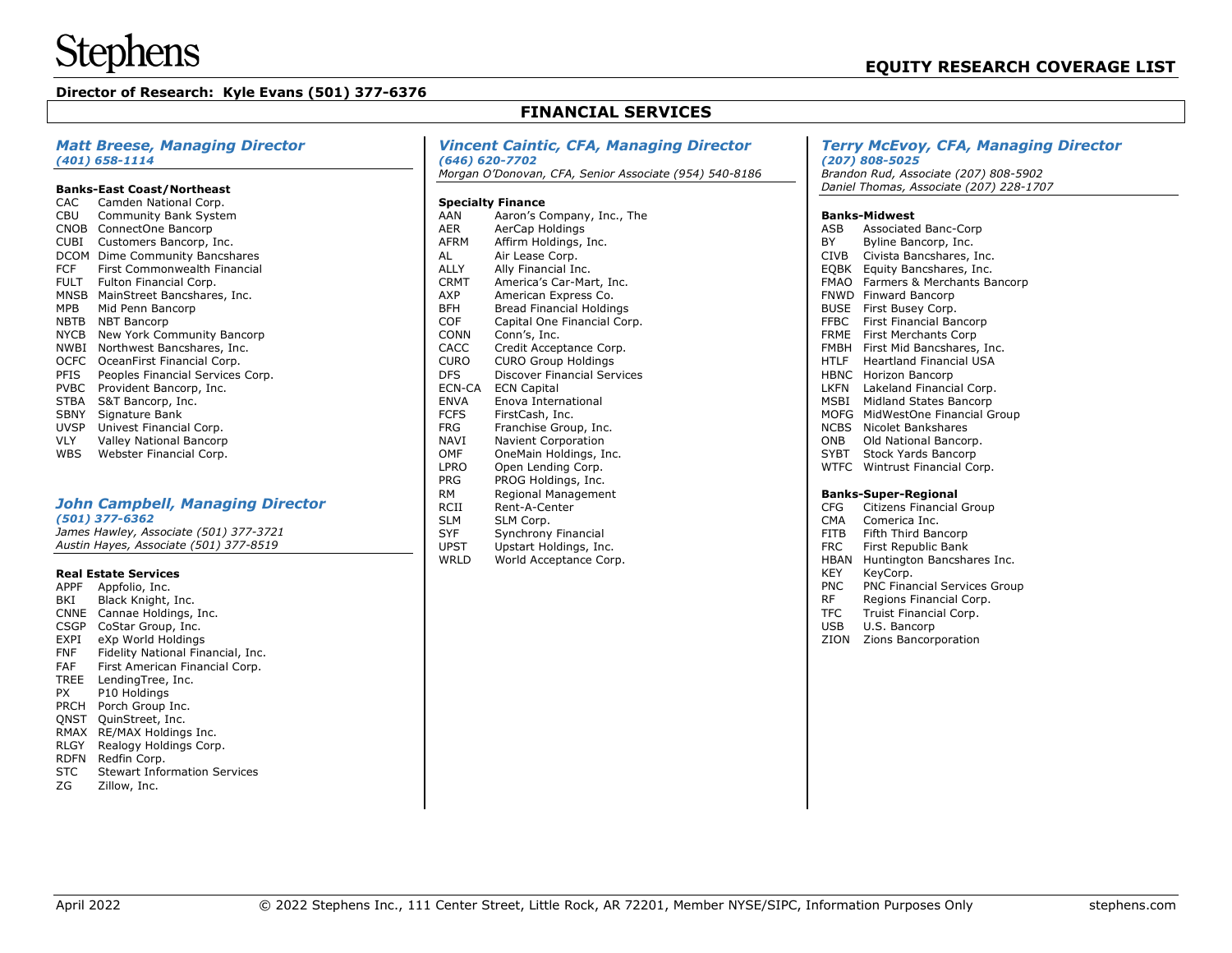# **Stephens**

# **Director of Research: Kyle Evans (501) 377-6376**

| <b>FINANCIAL SERVICES</b>                                                                                                                                                                                                                                                                                                                                                                                                                                                                                                                           |                                                                                                                                                                                                                                                                                                                                                                                                                                                                       |                                                                                                                                                                                                                                                                                                                                                                                                                                                                        |  |  |
|-----------------------------------------------------------------------------------------------------------------------------------------------------------------------------------------------------------------------------------------------------------------------------------------------------------------------------------------------------------------------------------------------------------------------------------------------------------------------------------------------------------------------------------------------------|-----------------------------------------------------------------------------------------------------------------------------------------------------------------------------------------------------------------------------------------------------------------------------------------------------------------------------------------------------------------------------------------------------------------------------------------------------------------------|------------------------------------------------------------------------------------------------------------------------------------------------------------------------------------------------------------------------------------------------------------------------------------------------------------------------------------------------------------------------------------------------------------------------------------------------------------------------|--|--|
| <b>Matt Olney, CFA, Managing Director</b><br>$(501)$ 377-2101<br>Jordan Ghent, Associate (501) 377-3740<br>Thomas Wendler, Associate (501) 377-2265<br><b>Banks-Southern</b><br>ABTX Allegiance Bancshares, Inc.<br>BSVN Bank7 Corp.<br>OZK<br>Bank OZK<br><b>BOKF</b><br><b>BOK Financial Corp.</b><br><b>BFST</b><br><b>Business First Bancshares</b><br>CADE Cadence Bank<br>CBTX CBTX, Inc.                                                                                                                                                     | <b>Brody Preston, CFA, Analyst</b><br>$(207) 808 - 5900$<br>Samuel Varga, Associate (207) 808-5026<br><b>Banks-East Coast/Mid-Atlantic and Southeast</b><br><b>AMTB</b> Amerant Bancorp<br>AMNB American National Bankshares<br>ABCB<br>Ameris Bancorp<br><b>AUB</b><br><b>Atlantic Union Bankshares</b><br><b>BKU</b><br>BankUnited, Inc.<br><b>CBNK</b><br>Capital Bancorp, Inc.<br>EGBN<br>Eagle Bancorp<br><b>FNB</b><br>F.N.B. Corporation                       | <b>Andrew Terrell, CFA, Analyst</b><br>$(501)$ 377-2303<br>Jon Walther, Associate (501) 377-8175<br><b>Banks-West Coast</b><br>AVBH Avidbank Holdings, Inc.<br><b>BANC</b> Banc of California<br><b>BMRC</b> Bank of Marin Bancorp<br>BANR Banner Corp.<br><b>CCB</b><br>Coastal Financial Corp.<br><b>COLB</b><br>Columbia Banking System<br>FFWM First Foundation Inc.<br><b>FIBK</b><br>First Interstate BancSystem                                                 |  |  |
| <b>CFB</b><br>CrossFirst Bankshares, Inc.<br><b>CFR</b><br>Cullen/Frost Bankers, Inc.<br><b>FBK</b><br>FB Financial Corporation<br>First Bancshares Inc.<br><b>FBMS</b><br><b>FFIN</b><br><b>First Financial Bankshares</b><br>Guaranty Bancshares, Inc.<br><b>GNTY</b><br>Hancock Whitney Corp.<br><b>HWC</b><br><b>HTH</b><br>Hilltop Holdings Inc.<br>HOMB Home BancShares, Inc.<br><b>IBTX</b><br>Independent Bank Group<br>OBNK Origin Bancorp, Inc.<br>PNFP<br><b>Pinnacle Financial Partners</b><br><b>PB</b><br>Prosperity Bancshares, Inc. | <b>FINW</b><br>FinWise Bancorp<br><b>FBNC</b><br>First Bancorp<br><b>MCBI</b><br>Mountain Commerce Bancorp<br>OBT<br>Orange County Bancorp<br><b>FRST</b><br>Primis Financial Corp.<br>PFHD<br>Professional Holding Corp.<br>SASR<br>Sandy Spring Bancorp<br>South Atlantic Bancorp<br>SABK<br><b>SSB</b><br>South State Corp.<br>SNV<br>Synovus Financial Corp.<br><b>TOWN TowneBank</b><br>UBSI<br>United Bankshares, Inc.<br>UCBI<br><b>United Community Banks</b> | <b>FSBC</b><br>Five Star Bancorp<br><b>GBCI</b><br>Glacier Bancorp<br><b>HTBK</b><br>Heritage Commerce Corp.<br>HFWA Heritage Financial Corp.<br>NBHC National Bank Holdings<br>PPBI<br>Pacific Premier Bancorp<br><b>PACW</b> PacWest Bancorp<br><b>PFBC</b><br>Preferred Bank<br>PBAM<br>Private Bancorp of America<br><b>RBB</b><br>RBB Bancorp, Inc.<br><b>SIVB</b><br>SVB Financial Group<br><b>TCBK</b><br><b>TriCo Bancshares</b><br>UMPQ Umpqua Holdings Corp. |  |  |
| <b>RRBI</b><br>Red River Bancshares, Inc.<br><b>RNST</b><br>Renasant Corp.<br><b>SFNC</b><br>Simmons First National Corp.<br>SMBK SmartFinancial, Inc.<br>SBSI<br>Southside Bancshares, Inc.<br><b>TCBI</b><br>Texas Capital Bancshares, Inc.<br><b>TCBX</b><br>Third Coast Bancshares<br><b>TSC</b><br>TriState Capital Holdings, Inc.<br>Triumph Bancorp, Inc.<br><b>TBK</b>                                                                                                                                                                      | WSBC WesBanco, Inc.<br>WSFS WSFS Financial Corp.                                                                                                                                                                                                                                                                                                                                                                                                                      | WAL<br>Western Alliance Bancorp.                                                                                                                                                                                                                                                                                                                                                                                                                                       |  |  |

VBTX Veritex Holdings, Inc.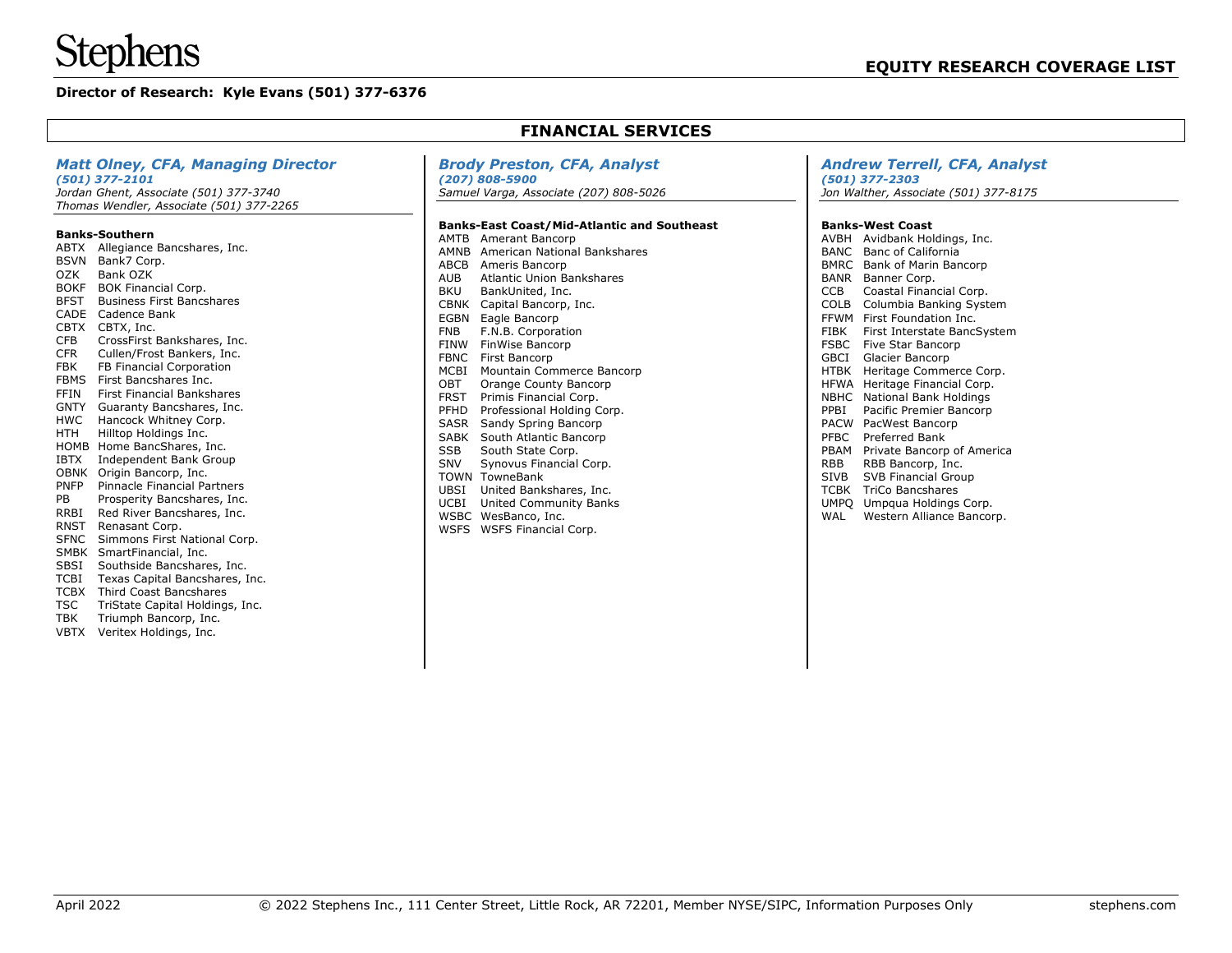# **Stephens**

# **Director of Research: Kyle Evans (501) 377-6376**

| <b>Mason Carrico, CFA, Analyst</b><br>$(214)$ 258-2712<br>Jacob Krahenbuhl, Associate (501) 377-2562                                                                                                                                                                                    | <b>Scott Fidel, Managing Director</b><br>$(212) 891 - 1788$<br>Jordan Bernstein, Associate (212) 891-1706<br>Raj Kumar, Associate (501) 377-8033                                                                                                                                           | Jacob Johnson, CFA, Managi<br>$(615)$ 279-4355<br>Steven Etoch, Associate (214) 258-2797<br>Hannah Hefley, Associate (501) 377-234                                                                                            |
|-----------------------------------------------------------------------------------------------------------------------------------------------------------------------------------------------------------------------------------------------------------------------------------------|--------------------------------------------------------------------------------------------------------------------------------------------------------------------------------------------------------------------------------------------------------------------------------------------|-------------------------------------------------------------------------------------------------------------------------------------------------------------------------------------------------------------------------------|
| <b>Diagnostics</b><br>CSTL Castle Biosciences, Inc.<br>DMTK DermTech Inc.<br><b>NEO</b><br>Neogenomics Inc.<br><b>OCX</b><br><b>Oncocyte Corporation</b><br>VCYT Veracyte, Inc.                                                                                                         | <b>Healthcare Services</b><br>ACHC Acadia Healthcare Co.<br>ADUS Addus HomeCare Corp.<br>AMED Amedisys, Inc.<br><b>ANTM</b><br>Anthem, Inc.<br><b>AVAH</b><br>Aveanna Healthcare                                                                                                           | <b>Life Science Tools and Pharma Servi</b><br>TKNO Alpha Teknova, Inc.<br>CDMO Avid Bioservices, Inc.<br>AZTA Azenta, Inc.<br><b>TECH</b><br>Bio-Techne Corp.<br><b>BLFS</b><br>BioLife Solutions, Inc.                       |
| <b>Chris Cooley, CFA, Managing Director</b><br>$(501)$ 377-2516<br>Benjamin Mee, Associate (501) 377-8082                                                                                                                                                                               | <b>CNC</b><br>Centene Corp.<br>CI<br>Cigna Corp.<br><b>EHC</b><br>Encompass Health Corp.<br><b>ENSG</b><br>Ensign Group, The                                                                                                                                                               | <b>CTLT</b><br>Catalent, Inc.<br><b>CERS</b><br>Cerus Corp.<br><b>CRL</b><br>Charles River Laboratories<br><b>CDXS</b><br>Codexis, Inc.                                                                                       |
| <b>Medical Devices &amp; Hospital Supply</b><br>ABMD Abiomed, Inc.<br><b>ALC</b><br>Alcon, Inc.<br>ALGN Align Technology, Inc.<br>ANIK<br>Anika Therapeutics, Inc.<br><b>APEN</b><br>Apollo Endosurgery, Inc.<br><b>AVNS</b><br>Avanos Medical<br><b>BSX</b><br>Boston Scientific Corp. | <b>HCA</b><br><b>HCA Healthcare</b><br><b>HUM</b><br>Humana Inc.<br><b>LHCG</b><br>LHC Group, Inc.<br>MOH<br>Molina Healthcare<br>PNTG<br>Pennant Group, Inc., The<br><b>THC</b><br><b>Tenet Healthcare</b><br><b>UNH</b><br>UnitedHealth Group<br><b>UHS</b><br>Universal Health Services | <b>CYRX</b><br>Cryoport, Inc.<br>LGND<br>Ligand Pharmaceuticals<br>MXCT MaxCyte, Inc.<br>OSUR OraSure Technologies, Inc.<br>RGEN Repligen Corp.<br><b>SCTL</b><br>Societal CDMO<br><b>WST</b><br>West Pharmaceutical Services |
| Cooper Companies, The<br>C <sub>O</sub> O<br>CUTR Cutera, Inc.<br>DXCM DexCom, Inc.<br>ESTA Establishment Labs Holdings                                                                                                                                                                 |                                                                                                                                                                                                                                                                                            | <b>Scott Schoenhaus, Managing</b><br>$(212) 891 - 1707$<br>Daniel Breen, Associate (501) 377-3773                                                                                                                             |
| GKOS Glaukos Corp.<br>PODD Insulet Corp.<br><b>PLSE</b><br>Pulse Biosciences, Inc.<br><b>SIEN</b><br>Sientra, Inc.<br><b>SDC</b><br>SmileDirectClub, Inc.<br><b>STAA</b><br>STAAR Surgical Co.<br><b>STE</b><br>STERIS plc                                                              |                                                                                                                                                                                                                                                                                            | <b>Healthcare IT</b><br>ALIT<br>Alight Inc.<br>CERN Cerner Corp.<br>DOCRF CloudMD Software & Services<br>GDRX GoodRX Holdings, Inc.<br>HQY<br>HealthEquity, Inc.                                                              |

**HEALTHCARE**

# TFX Teleflex Inc.

VCEL Vericel Corporation

# *Jacob Johnson, CFA, Managing Director*

*Steven Etoch, Associate (214) 258-2797 Hannah Hefley, Associate (501) 377-2345*

#### **Life Science Tools and Pharma Services**

# *Scott Schoenhaus, Managing Director*

IQV IQVIA Holdings Inc. OMCL Omnicell, Inc. PHR Phreesia, Inc. TDOC Teladoc Health, Inc. VEEV Veeva Systems Inc.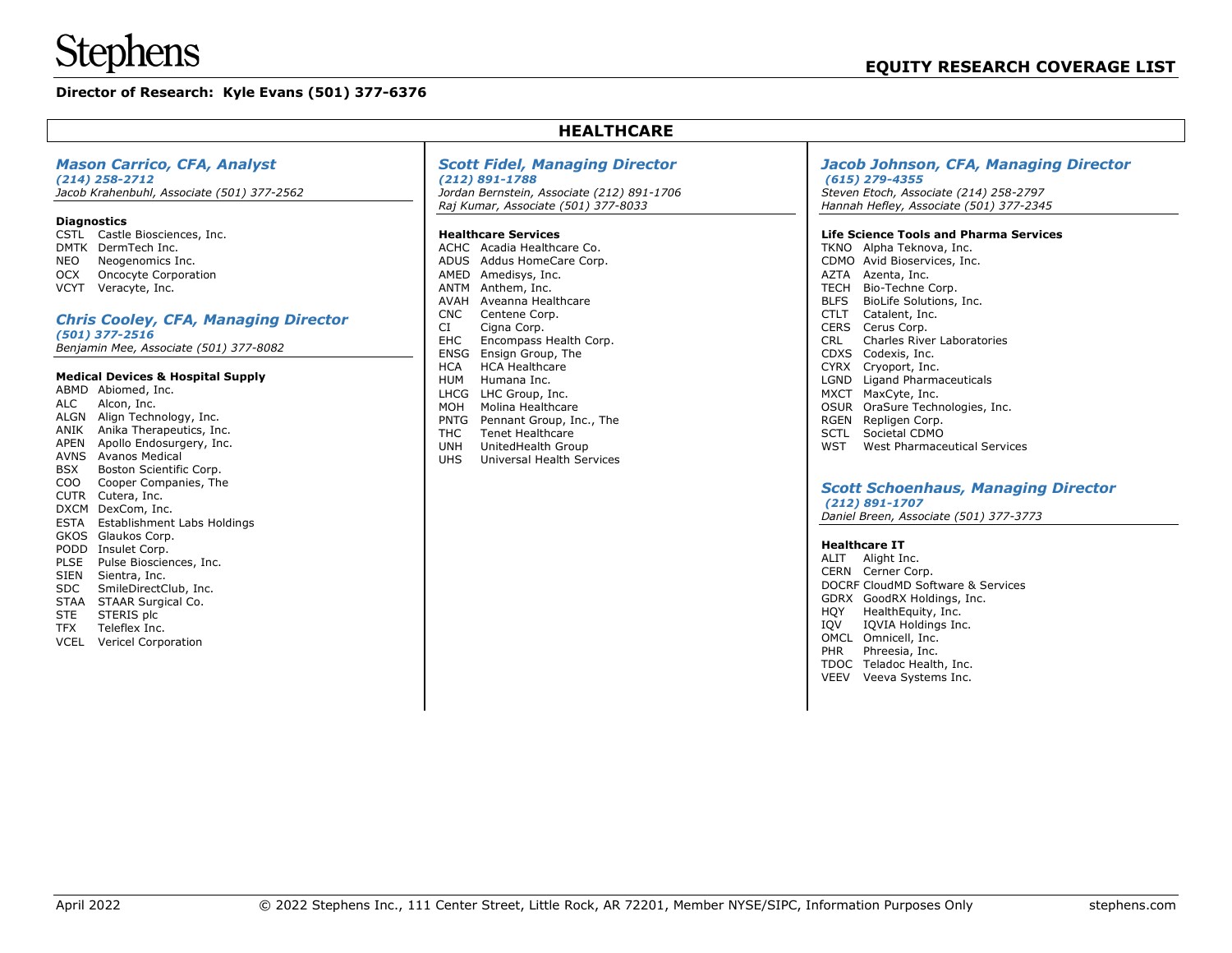WERN Werner Enterprises, Inc. XPO XPO Logistics, Inc. YELL Yellow Corporation

# **Director of Research: Kyle Evans (501) 377-6376**

#### *Jack Atkins, Managing Director (501) 377-2298 Cameron Hoglund, Associate (501) 377-8053 Allie Ryan, Associate (501) 377-8183* **Transportation/Airfreight & Surface Transportation** ARCB ArcBest Corp. ATSG Air Transport Services Group CHRW C.H. Robinson Worldwide, Inc. CVLG Covenant Logistics Group EXPD Expeditors International FDX FedEx Corp. FWRD Forward Air Corp. HTLD Heartland Express<br>KEX Kirby Corp. Kirby Corp. KNX Knight-Swift Transportation Holdings, Inc. LSTR Landstar System, Inc. MRTN Marten Transport, Ltd. MATX Matson, Inc. ODFL Old Dominion Freight Line, Inc. PTSI P.A.M. Transportation SAIA Saia, Inc. SNDR Schneider National Inc. TFII TFI International USX U.S. Xpress UPS United Parcel Service, Inc. USAK USA Truck, Inc. *Trey Grooms, Managing Director (501) 377-2318 Noah Merkousko, Associate (501) 377-8506* **Building Materials** ACA Arcosa, Inc. AZEK AZEK Company, The BECN Beacon Roofing Supply, Inc. BLDR Builders FirstSource, Inc. EXP Eagle Materials Inc.<br>FND Floor & Décor Holdir Floor & Décor Holdings GMS GMS Inc. GFF Griffon Corp.<br>IBP Installed Build Installed Building Products MLM Martin Marietta Materials DOOR Masonite International Corp. POOL Pool Corp. SUM Summit Materials LLC BLD TopBuild Corp. TREX Trex Company, Inc. VMC Vulcan Materials Company *Cameron Lochridge, Analyst (713) 993-4212* **Oil and Gas** BKR Baker Hughes WHD Cactus, Inc. BOOM DMC Global ESTE Earthstone Energy, Inc. HAL Halliburton Company<br>KRP Kimbell Rovalty Partn KRP Kimbell Royalty Partners<br>SLB Schlumberger Ltd. Schlumberger Ltd. TALO Talos Energy **Renewables** ENPH Enphase Energy, Inc. SEDG SolarEdge Technologies

**INDUSTRIALS and ENERGY**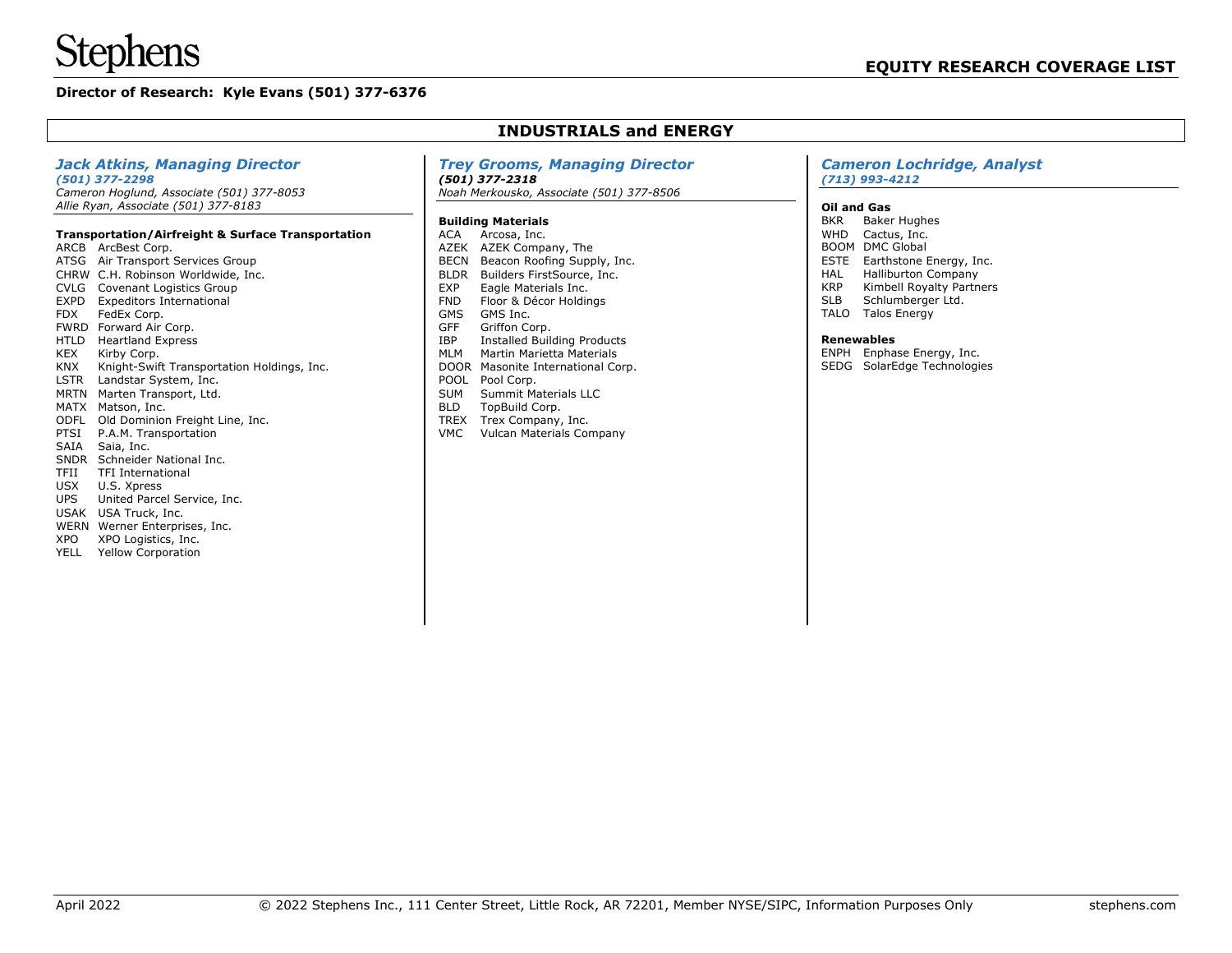# **Stephens**

# **Director of Research: Kyle Evans (501) 377-6376**

| <b>INDUSTRIALS and ENERGY</b>                                                                                                                                                                                                                                                                                                                                                                                                                                                                                                                                                                                                                                                                                                                                                                                                                                            |                                                                                                                                                                                                                                                                                                                                                                                                                                                                                                                                                                                                                                                                                                                                                                                                                                                                                                              |  |  |  |
|--------------------------------------------------------------------------------------------------------------------------------------------------------------------------------------------------------------------------------------------------------------------------------------------------------------------------------------------------------------------------------------------------------------------------------------------------------------------------------------------------------------------------------------------------------------------------------------------------------------------------------------------------------------------------------------------------------------------------------------------------------------------------------------------------------------------------------------------------------------------------|--------------------------------------------------------------------------------------------------------------------------------------------------------------------------------------------------------------------------------------------------------------------------------------------------------------------------------------------------------------------------------------------------------------------------------------------------------------------------------------------------------------------------------------------------------------------------------------------------------------------------------------------------------------------------------------------------------------------------------------------------------------------------------------------------------------------------------------------------------------------------------------------------------------|--|--|--|
| <b>Justin Long, Managing Director</b><br>(501) 377-2036<br>George Sellers, Associate (501) 377-2065<br><b>Transportation/Railroads and Equipment Suppliers</b><br>Canadian National Railway<br><b>CNI</b><br>CP<br>Canadian Pacific Railway<br><b>CSX</b><br>CSX Corp.<br>CTS Corp.<br><b>CTS</b><br><b>DSGX</b><br>Descartes Systems Group, The<br>Fortress Transportation and Infrastructure Investors<br><b>FTAI</b><br>FreightCar America, Inc.<br>RAIL<br>GATX<br>GATX Corp.<br><b>GBX</b><br>Greenbrier Companies<br>HUBG Hub Group, Inc.<br>J.B. Hunt Transport Services, Inc.<br><b>JBHT</b><br>Norfolk Southern Corp.<br><b>NSC</b><br>RUSHA Rush Enterprises, Inc.<br>Ryder System, Inc.<br>R<br>Stoneridge Inc.<br>SRI<br>Trinity Industries<br><b>TRN</b><br>Union Pacific Corp.<br>UNP<br><b>WNC</b><br>Wabash National Corp.<br>Wabtec Corp.<br><b>WAB</b> | <b>Tommy Moll, Managing Director</b><br>$(501)$ 377-6306<br>Cole Couzens, Associate (501) 377-8056<br>Electrical Equipment/Multi-Industry, Distribution<br>Carrier Global Corp.<br><b>CARR</b><br>Cognex Corporation<br><b>CGNX</b><br>DXP Enterprises, Inc.<br><b>DXPE</b><br><b>EMR</b><br>Emerson Electric Co.<br><b>ESE</b><br>ESCO Technologies Inc.<br><b>FAST</b><br><b>Fastenal Company</b><br><b>GNRC</b><br>Generac Holdings Inc.<br><b>HUBB</b><br>Hubbell Inc.<br>ITRI<br>Itron, Inc.<br>LII<br>Lennox International Inc.<br><b>LIQT</b><br>LigTech International, Inc.<br>MRC Global Inc.<br><b>MRC</b><br><b>MSM</b><br>MSC Industrial Direct Co., Inc.<br>DNOW NOW Inc.<br><b>ROK</b><br>Rockwell Automation, Inc.<br>$\top$<br>Trane Technologies<br>GWW<br>W.W. Grainger, Inc.<br><b>WSO</b><br>Watsco, Inc.<br><b>WCC</b><br>WESCO International, Inc.<br>ZBRA<br>Zebra Technologies Corp. |  |  |  |